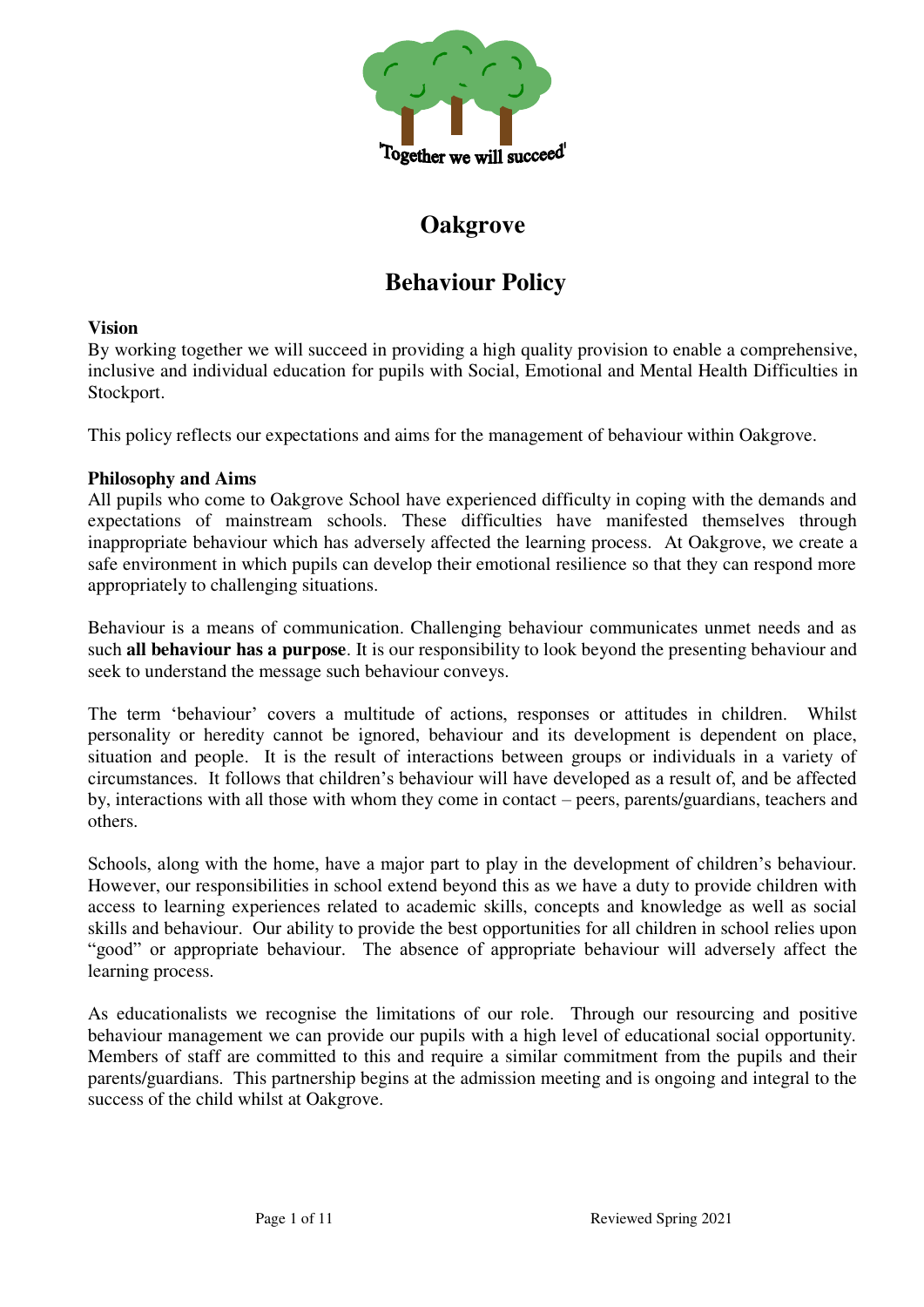It is the policy of Oakgrove School to have a shared code of values for all staff and pupils based on:

- **The fulfilment of the individual**
- **Educational progress**

# **Respect for self, others and our school**

In order to achieve these aims we believe that staff, pupils, parents/guardians and school governors need to work together to ensure a consistency in the development of appropriate behaviour through the school behaviour policy. This policy sets out:

- 1. What we think are the benefits of appropriate behaviour
- 2. Our expectations in respect of behaviour
- 3. How we encourage positive behaviour
- 4. How we discourage inappropriate behaviour

The School Behaviour Policy is an integral part of our work at Oakgrove. At school level it will enhance the function of the school as an organisation by providing clear structure, and effective and consistent organisation which will facilitate the development of other aspects of school life e.g. learning.

All of our pupils are in receipt of an Education, Health and care Plan (EHCP). This document underpins the support that we dedicate to our learners.

In order to meet the needs of pupils with severe difficulties we may need to work in partnership with other agencies. In situations where we cannot meet the needs of a particular pupil our policy of ongoing monitoring and reviewing will recommend a formal Re-assessment of Special Educational Needs.

# **Benefits of Appropriate Behaviour**

At Oakgrove we believe that when staff, pupils and parents value appropriate behaviour,

Pupils:

- Learn and understand more
- Achieve more personally
- Enjoy greater success
- Value themselves, their work and the wider environment
- Respect others, their work and their property
- Become better at taking personal responsibility
- Enjoy a happy working atmosphere
- Develop good working relationships with staff and each other
- Value education

Staff:

• Teach more effectively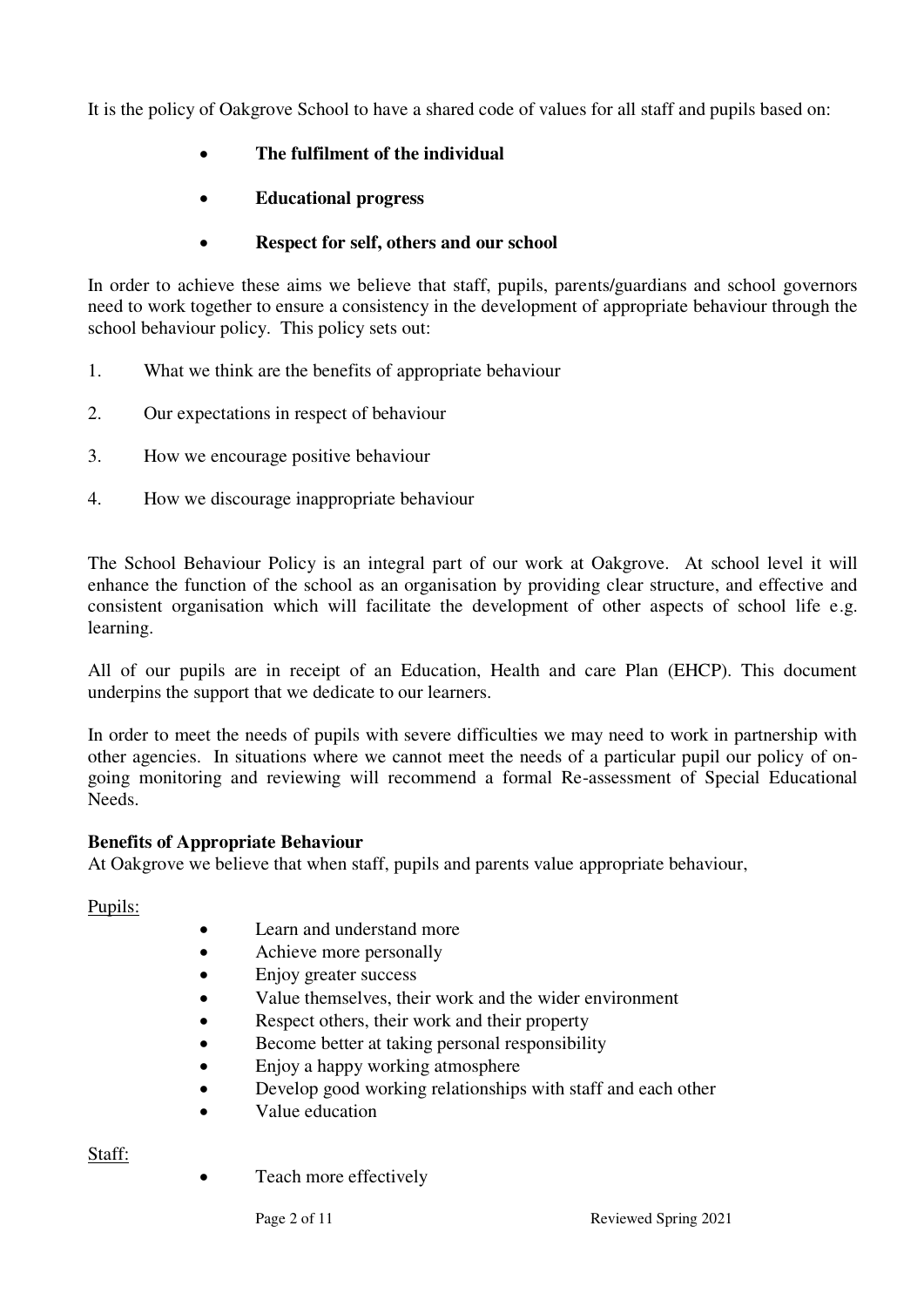- Are better able to meet individual needs
- Develop better relationships with pupils
- Enjoy a happy working atmosphere
- Experience greater job satisfaction
- Have more opportunity for positive contact with parents/ guardians

Parents/Guardians:

- Know that their children will be educated in a caring and happy atmosphere
- Can be confident that their children will achieve their best
- Can be sure that their children will receive appropriate support
- Can be positively involved in their children's progress

# **Our Expectations of Behaviour**

At Oakgrove we have a simple set of "Golden Rules" which cover all aspects of our expectations of members of the school community; pupils, staff, governors and stakeholders.

At Oakgrove:

- 1. We Are Kind & Helpful
- 2. We Are Honest
- 3. We Are Gentle
- 4. We Look after Our School
- 5. We Work Hard
- 6. We Listen to People

These are the rules which we expect all pupils to remember and learn to live by. Through this pupils will be encouraged to take responsibility for their own behaviour.

In addition we have identified three key values; respect, resilience and responsibility.

# **How we encourage appropriate behaviour:**

The process by which we encourage pupils to develop appropriate behavioural skills is clearly linked to the "Golden Rules", our key values and is designed to enable all possible opportunities of positive behaviour to be recognised and rewarded.

The encouragement of appropriate behaviour is also supported through our school's use of the principles associated with **Restorative Approaches**, in particular with the creation of a class charter.

At the start of the academic year, each class will create a charter of expectations that they will 'live by'. It begins with the children answering the question, *What do I need from others to give of my best?*  The suggestions given by the children and staff members will be recorded and displayed prominently in the classroom. Subsequent circle sessions will explore the meaning of, and what class members understand by, the suggested comments, completing the class charter.

There are two clear levels at which behaviour is monitored, recorded and rewarded.

# **The Individual Level – Pupil Support Plan**

Pupils have an Education, Health and Care Plan (EHCP) in which objectives are identified. These objectives form the focus of a Pupil Support Plan (PSP) which contains specific targets, strategies and relevant interventions used to help the child to achieve success. Our pupils work towards a target,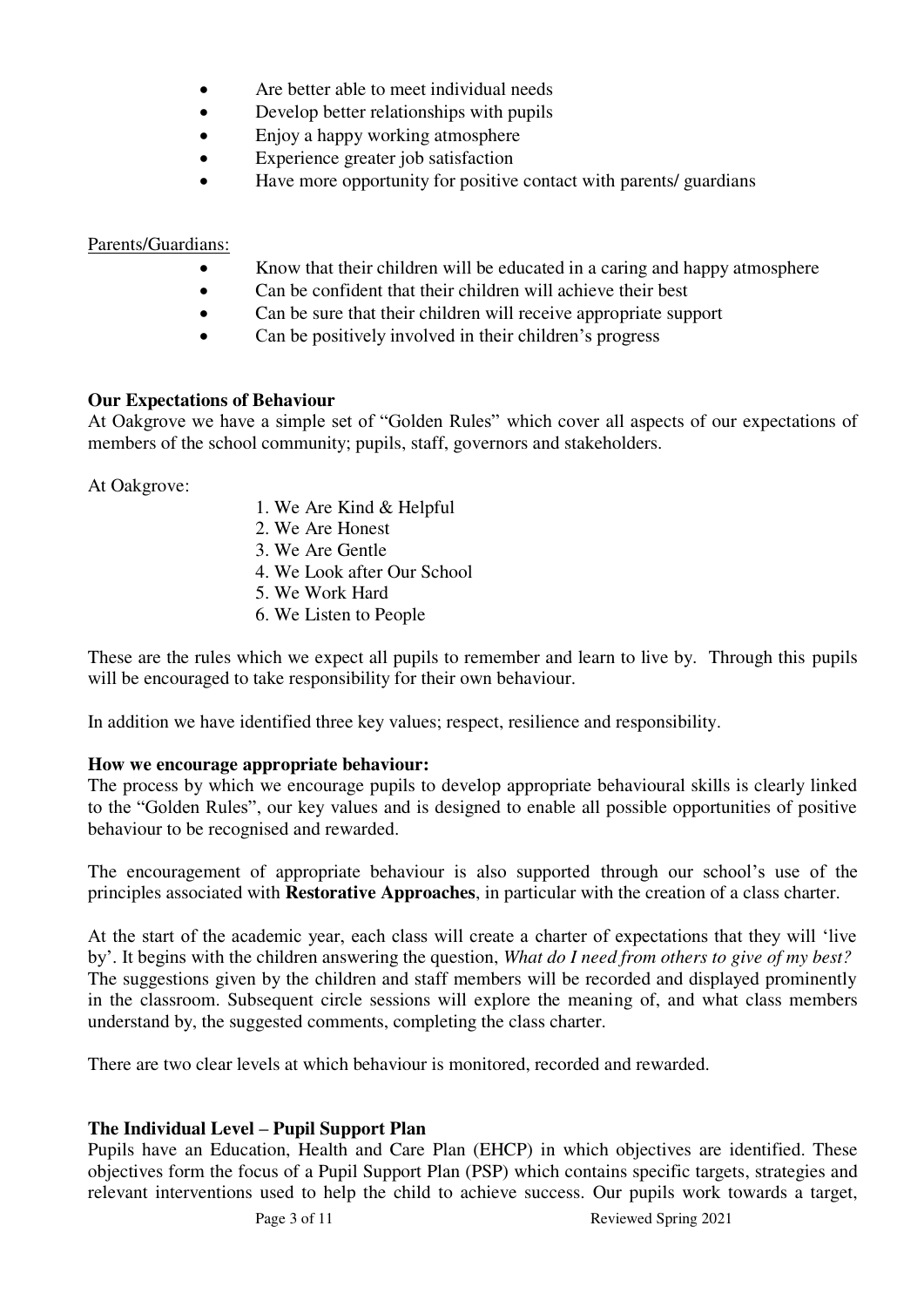identified on their desk in the classroom. For each successful session in which a pupil meets his / her target and has followed the Golden Rules, a stamp is awarded and displayed on the child's daily task sheet. These stamps contribute to our monitoring of pupil engagement in learning opportunities.

The EHCP is reviewed on an annual basis. PSPs are reviewed termly and weekly targets are changed at the discretion of the class teacher when the child has achieved the target or after half a term, whichever is sooner.

## **The School Wide Level – General Behaviour**

We constantly encourage positive behaviour throughout the school by adopting a range of whole school strategies.

## **Reward System**

**In class rewards:** could include: Verbal encouragement Whole class recognition of achievements Contacting parents by phone or in the home school book Star pupil award

## **Whole School**

Special time with Headteacher, Deputy Head Teacher or key member of staff to show work or as a reward for real effort.

#### **Oakgrove Celebration Assembly**

This is a whole school celebration of efforts made by individual pupils in both academic and behavioural progress. The weekly awards allow the selected pupils to appear on the Celebration Board and to receive stickers to wear.

Awards are divided into:

Star Worker – star photo and postcard to take home.

Pupils who have been in class all week.

Class of the Week – Oakgrove Owl to keep for the week, sticker, and class treat.

Gold Award – a golden certificate to take home for any pupil who achieves all of their stamps in a school week.

The child who is judged to have made the most effort overall during a week receives the Atkins award and enjoys an activity of their choice on the Friday afternoon.

#### **How we discourage inappropriate behaviour:**

This is positively reinforced through a wide range of strategies demonstrating appropriate and inappropriate behaviour.

When a pupil or group of pupils fall short of these expectations we clearly need to respond firmly and consistently. The response from adults will be un-emotive and at all times be reasonable, proportionate, necessary and in the best interests of the pupil.

Therefore, a number of sanctions both within the classroom setting and beyond are applied when necessary to maintain order throughout the school. Initially, all difficulties that arise are managed by the member of staff within the vicinity and many such classroom behaviour management techniques are employed i.e. loss of privileges, break times, additional work to complete etc. In most cases the pupil soon responds to the clear boundaries of the adult involved.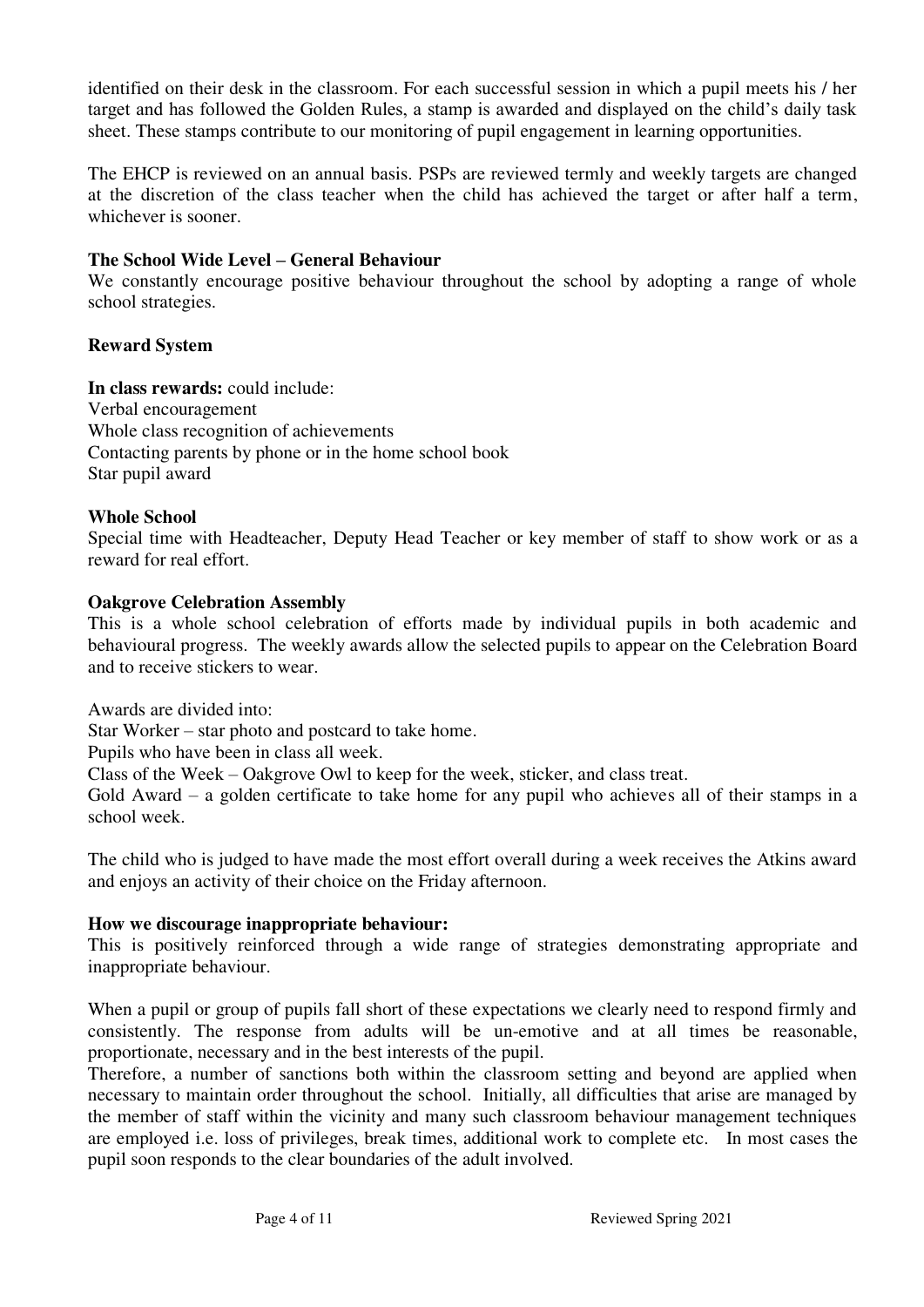- reminder regarding expectations
- $\bullet$  verbal warning by staff, pupils given take up time
- warning and then time out in the classroom
- warning and then time outside the class
- warning and then time in another classroom for identified pupils
- loss of free time to catch up on work missed (playtime, lunch play)
- work sent home for completion
- after school detention\*
- internal exclusion
- fixed term exclusion#
- permanent exclusion

\*Our pupils have learnt that presenting with challenging behaviours results in them being sent home or excluded from school. We believe that school is the best place to learn an alternative response and as such seek to reverse this behaviour pattern. We may consider an after school detention to address this concern if it would be in the child's best interests. A detention would only be enforced with express permission from parents / carers and when transportation arrangements have been confirmed.

# For similar reasons to an after school detention, a fixed-term exclusion would only be considered if it were in the child's best interests; that they would learn from the experience. Should an exclusion be agreed, school staff will plan for making reasonable adjustments so that on return, we will ensure that our practice will better meet the needs of the child. On their return, the pupil will be brought into school by their parent / carer and take part in a return to school meeting.

The first seven responses are the responsibility of all school staff to employ. The consequences must be used consistently with the main aim to return the pupil back into class as soon as possible. The pupils must be clear why they are receiving such consequences and this should be related to their own personal targets, behaviour and education and be a logical and natural consequence to unwanted behaviours. The pupils should be encouraged to return to learning as soon as possible. Any missed learning time should be made up in the pupil's own time.

Any damage to property, violence to others (staff and pupils) or total refusal to work will result in moving up the levels quickly and this is at the discretion of all school staff. For incidents resulting in significant damage a bill will be sent to parents / carers. This could include damage to doors, windows etc.

# **Guidelines for use of Calming Down spaces**

**Purpose:** to allow child time to settle away from an audience or when a child is a danger to themselves or others.

# Time Out, Withdrawal and Seclusion

It is important to make the distinction between these terms and how they are applied in our school.

• Time Out is agreed between the pupil and a member of staff. Its purpose is to allow the child to distance themselves from a situation causing anxiety. A pre-determined time will be agreed, usually five minutes, but this may vary depending on the individual. Time Out can take place in a quiet place within the classroom, on a sofa in the corridor, a work room, the quiet room or another classroom. The pupil may be supported directly by a member of staff or, if they prefer, to be left alone. If the latter is the case, a member of staff will remain close enough to monitor the situation and offer support immediately if required.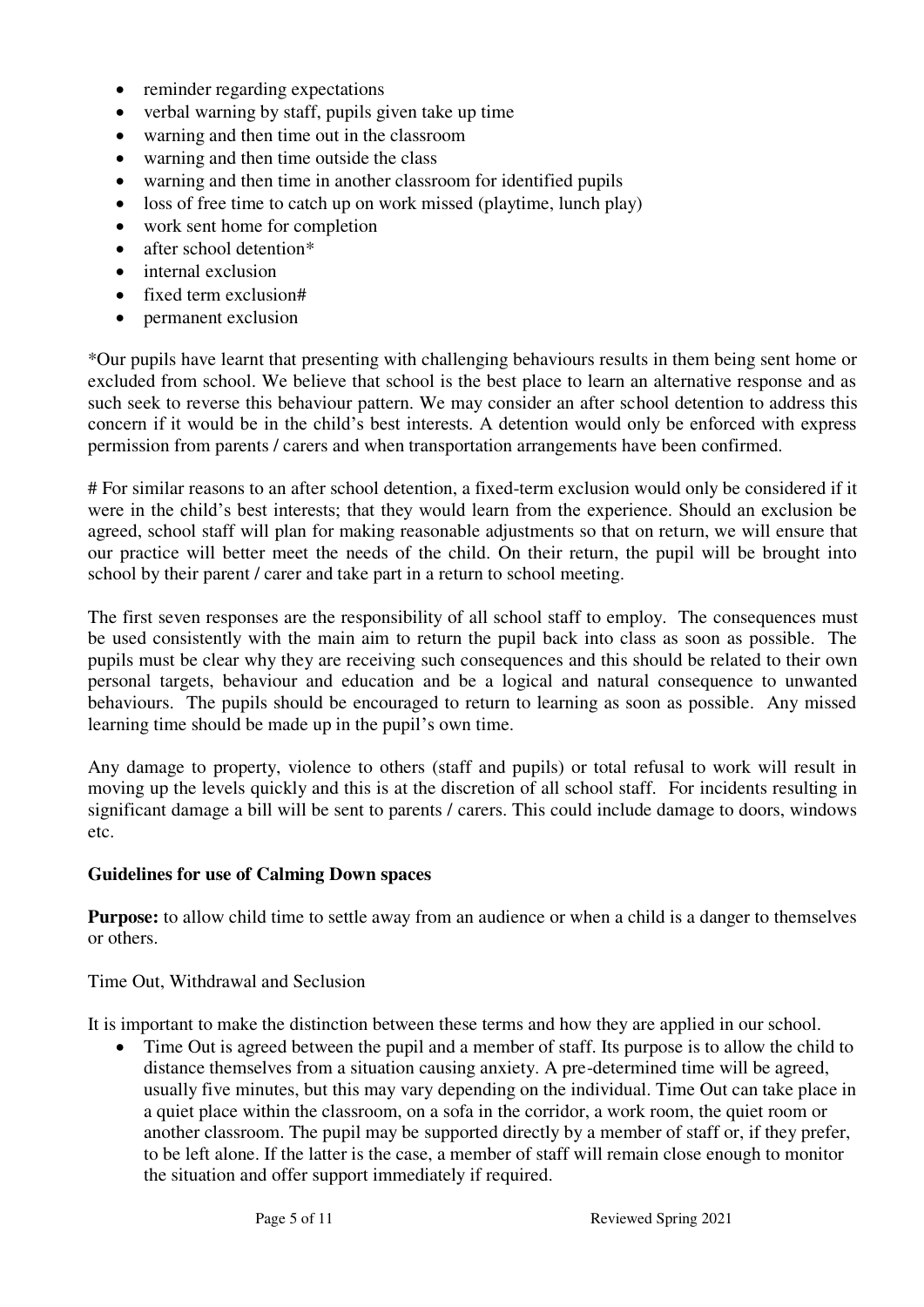- Withdrawal involves assisting a person to move away from a situation they are struggling to cope with to a safer or more comfortable place where they have a better chance of regaining their composure. A sofa, work room or quiet room may be used for this purpose. Again, the pupil may be supported directly by a member of staff or, if they prefer, to be left alone. If the latter is the case, a member of staff will remain close enough to monitor the situation and offer support immediately if required.
- Seclusion is forcing a child to spend time alone against their will. As a general rule, no child will be secluded in our school. Some of our pupils pose a significant risk to others when in a highly aroused state and in these circumstances no member of staff will be directed to remain in, or enter a room where the risk of attack and possible injury exists. Whilst it would not be reasonable to hold a door shut in order to prevent someone leaving who wished to do so, it may be justifiable as a protection against personal attack or if there was good reason to believe that a person would attack someone else if allowed to leave in a highly aroused state. This measure must be exceptional and a result of a risk assessment evident on the child's Positive Handling Plan.

# **Procedures:**

- Child must be escorted to quiet space e.g. a black sofa, work room, quiet room.
- Leading adult must explain as clearly as possible that the child must remain in the quiet space.
- The child will remain supervised whilst in the calming down space by the leading adult. This could be in the form of direct supervision or, if the child is able to sit calmly, indirect, in the form of a regular 'touching base'.
- In the case of the leading adult having to return to class, then supervision of the child MUST be formally handed over to another, available member of staff.

In order for a pupil to be reintegrated into the class room environment, a conversation will take place that provides an opportunity to learn:

Listen: "What happened?"

Link: "How did that make you feel?"

Learn: "What can you do differently the next time you feel like that?"

The pupils support plan will be updated with the learning from this conversation.

**Resolution of conflict** will take place with others affected at an appropriate time later in the day, or the following day, using a restorative approach, when the child has settled and achieved some positive outcomes.

# **Use of Physical Intervention**

There may be times when pupils' behaviour escalates to such a level that they are no longer able to keep themselves or others safe. In these instances staff members may consider the use of physical intervention when a child is behaving in a way that:

- Is, or is likely to cause harm to themselves or others
- Is, or is likely to cause significant damage to property
- Is causing a significant disruption to learning

 At Oakgrove we use the principles of Team Teach. This is a last resort and once again staff aim to move positively out of this situation as soon as it is safe to do so. On these occasions parents will be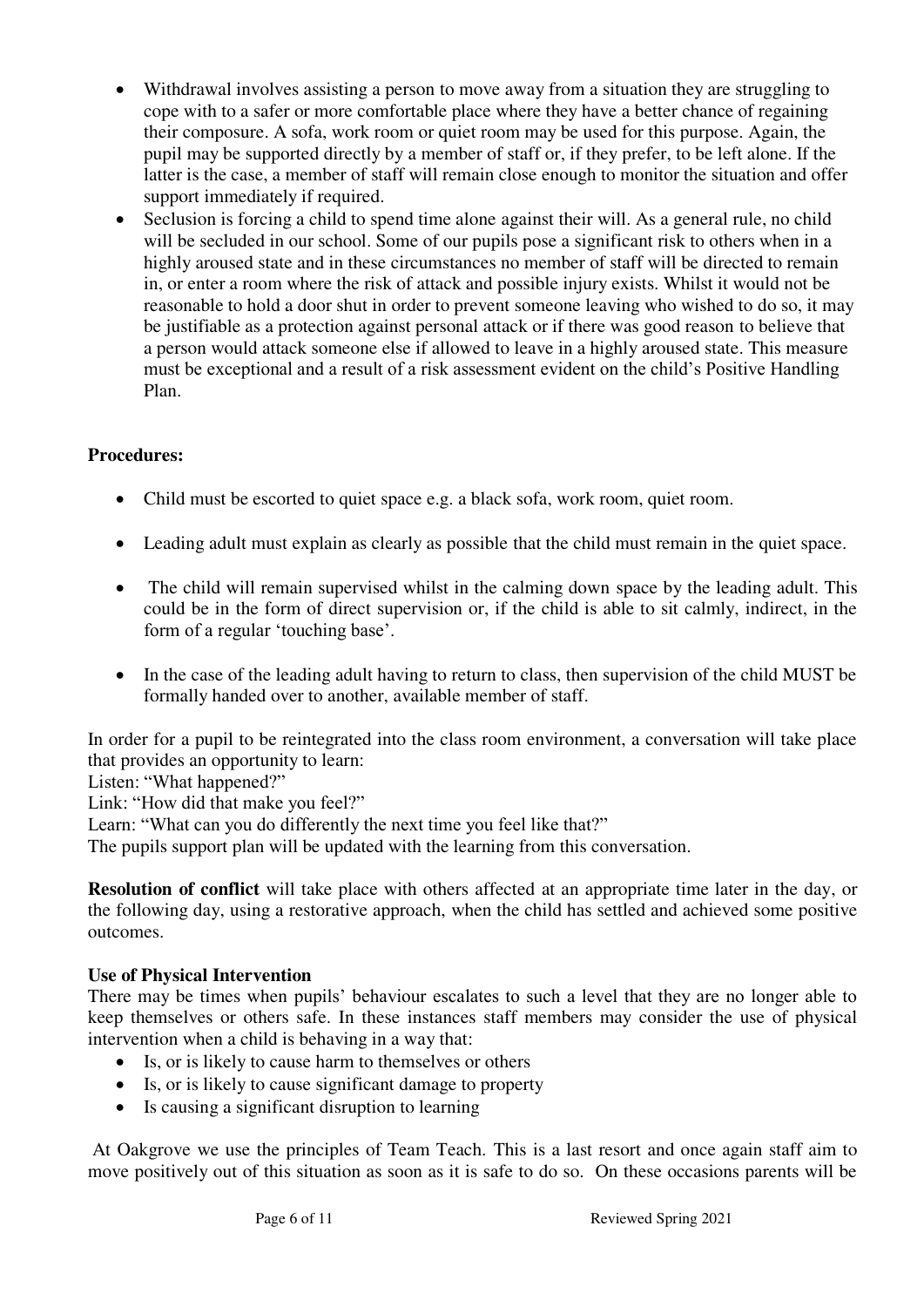informed that their child has been held and any report of injuries will be made. One of the following techniques may be used in school to safeguard our pupils:

- $\bullet$  C Guide
- C Guide plus
- Friendly guide
- Turn, Gather, Guide
- Half Shield
- Single Elbow
- Figure of Four
- Small person hold

The Half Shield, Single Elbow, Figure of Four and Small person hold techniques will be formally recorded and reported to the Local Authority.

Team Teach techniques seek to avoid injury to the service user, but it is possible that bruising or scratching may occur accidentally, and these are not to be seen necessarily as a failure of professional technique, but a regrettable and infrequent "side-effect" of ensuring the service user remains safe. (George Matthews – Director, Team Teach)

All teachers and members of support staff who work directly with our children are authorised to use reasonable force to control or restrain pupils. The Headteacher can identify people other than teachers whom they wish to authorise to have control or have charge of a pupil to be able to use force if necessary. The Headteacher is responsible for maintaining an up to date list of authorised personnel.

The school adheres to guidance given in the Local Authority's 'Care and Control' document (January 2004, re-issued January 2014, updated January 2018) on the care and control of pupils and the recording and reporting of physical intervention. The school has its own policy based on this document which is available on request.

Please see Oakgrove Care & Control Policy which details our agreed practice including a Complaints procedure.

If an incident has involved the pupil leaving the school site, using violence towards pupils/staff or damaging school property parents will be informed according to the agreed Individual Behaviour Management Plan and in the latter scenario may be asked to contribute to the cost of repairs.

On certain occasions it may be necessary formally to exclude a child for a period of time. Obviously this is kept to the minimum and will require a re-integration meeting with parents/carers depending on the circumstances.

We keep careful records of "incidents" to ensure we are effectively responding to the needs of all children.

Exclusion will only be imposed following an evaluation of the incident.

Unacceptable behaviours which may result in fixed term exclusion include:

- Physical assault to pupil or staff
- Verbal abuse / threatening behaviour
- Bullying
- Racist abuse / harassment
- Sexual misconduct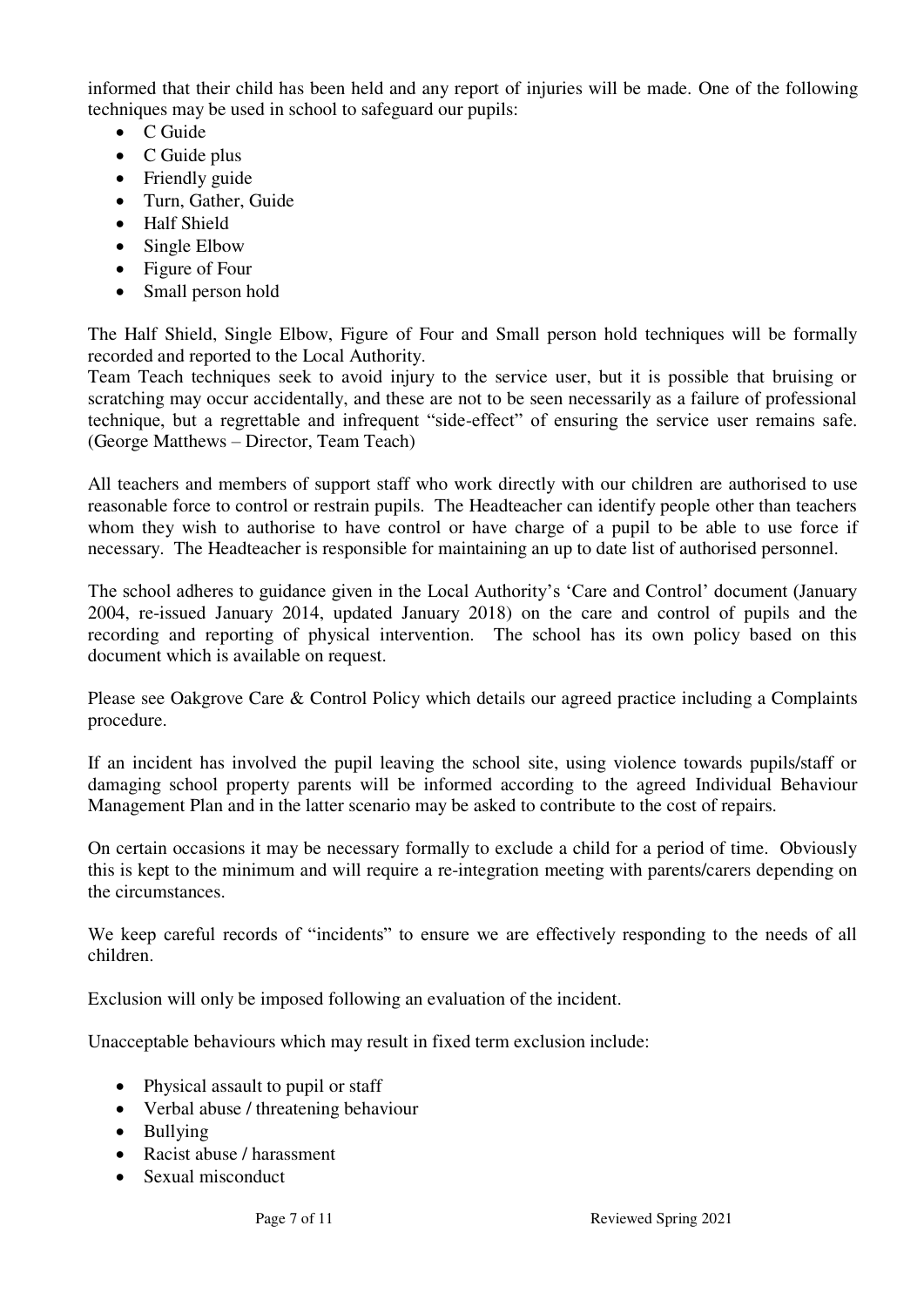- Damage
- Theft
- Drug and alcohol related incidents
- Persistent disruptive behaviour

This is not an exhaustive list and each decision to exclude will be based on an evaluation of the specific incident.

Only the Headteacher, or deputy in his/her absence, can make the decision to exclude a pupil and in making that decision he/she will take into account the likely impact of the misconduct on the life of the school. This may include behaviour on or off the premises which is in breach of the standards of behaviour expected by the school. The decision to exclude a pupil will only be made if it is in the child's best interest and would lead to positive changes in behaviour.

Permanent exclusions will normally be used only as the final step in a process for dealing with disciplinary offences when a wide range of other strategies has been tried without success.

In exceptional circumstances, the Headteacher might consider it appropriate to permanently exclude a pupil for a first or one off offence e.g.

- Serious actual or threatened violence against another pupil or member of staff
- Sexual abuse or assault
- Supplying an illegal drug
- Carrying an offensive weapon

These instances are not exhaustive but indicate the severity of such offences and the fact that such behaviour can affect the discipline and well being of the school community.

In making the decision to exclude, the Headteacher will follow the procedures laid out in the guidance produced by the DfE and the Local Authority, and will seek the advice of the Local Authority where necessary. Parents/carers will be informed of the actions taken.

#### **Bullying and Harassment**

This school is committed to a whole school approach against bullying and harassment in any form. This includes racial, sexual and homophobic harassment.

Bullying and harassment is not only hurtful but it stops pupils from learning. Pupils are expected to demonstrate care and courtesy towards each other, respect one another and respect difference and diversity.

This school will not tolerate any kind of harassment and bullies or instigators of harassment will be dealt with firmly (see Anti Bullying Policy).

# **Racial Harassment and Hate Incidents**

This school follows the guidance issued by the Local Authority on dealing with racial harassment and racist incidents that occur in school. Racial harassment will not be tolerated and the perpetrator(s) of the harassment or racist abuse will be dealt with firmly and sanctions applied as appropriate. In many cases the parents/carers of the pupil(s) in question will be contacted and may be asked into school to discuss their child's behaviour. Victims of racist abuse and harassment will be supported both at the time of the incident and following the incident if necessary.

The school will complete a racist incident report form following every racist incident that occurs in school (no information that may identify a perpetrator or victim will be included on this form). This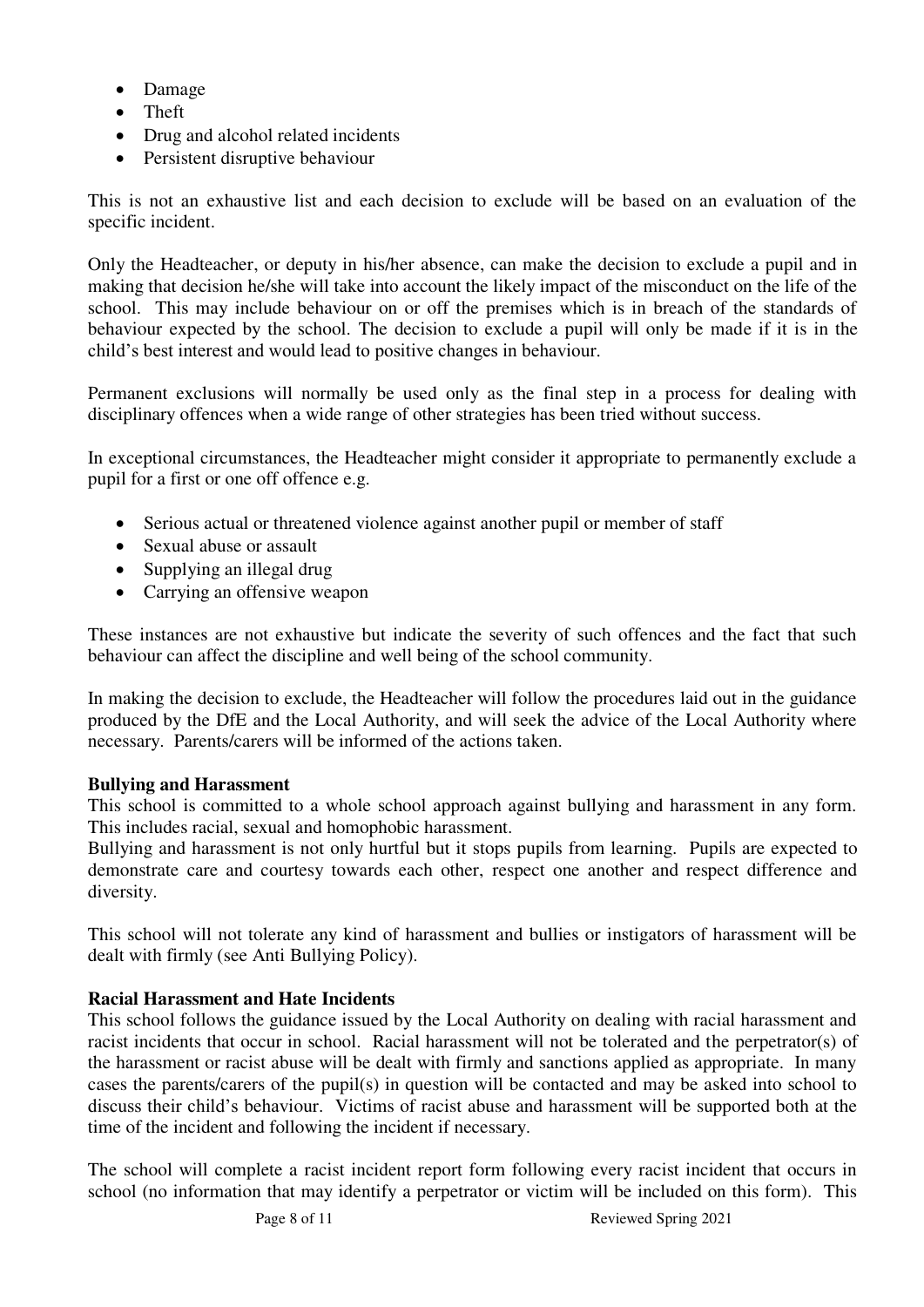will be returned to the Local Authority who will follow up serious incidents with the school and other appropriate agencies. The member of staff involved will complete the report, which will then be handed to either the Headteacher or Deputy Headteacher, who will forward to the Local Authority. A paper copy will be retained in a file in the main office.

The school will make a termly report to the Governing Body about the number of racist incidents that have taken place and the action taken in response. If no incidents have been recorded, the Governing Body will complete and return a nil return form to the Local Authority.

## **Risk Assessments for Challenging Behaviours**

All pupils at Oakgrove have social, emotional and mental health difficulties. As such, each child could present with challenging behaviours. Each pupil has an individual *My Plan* in order to minimise risks, protect pupils and staff and to exercise the school's 'Duty of Care.'

This plan is linked directly to the six stages of a crisis as identified in the school's Team Teach training. For each stage, potential causes of distress are identified, along with what the pupil and staff members can do to help better manage the situation. The stages are:

- 1. Anxiety led behaviours
- 2. Defensive responses/ Escalation in stage 1 behaviours
- 3. Crisis
- 4. Recovery
- 5. Depression
- 6. Restoration

See also the school's Care and Control Policy.

This will involve assessing the context and probability of risks and the seriousness of any likely outcomes for pupils or staff. If further action or strategies are identified in the risk assessment process the school will take action to implement these in order to safeguard pupils and other members of the school community.

#### **Recording and Reporting of Incidents**

The prompt and accurate reporting of incidents is considered particularly important to the effectiveness of the school's behaviour policy. The school has clear procedures in place for recording incidents of inappropriate behaviour and conduct which all staff are made aware of and reminded of on a regular basis.

The school has advised staff of the need for timeliness, accuracy and completeness in the recording of behaviour management incidents and has advised staff of the correct procedures for recording statements.

The procedures for recording and reporting incidents are reviewed regularly.

In addition to the schools own reporting procedures, the school also follows the Local Authority's guidance for recording and reporting particular types of incident. The reports that the school sends to the Local Authority are listed:

• **Accident / Incident Report Form** – the school is required to complete a form following every accident of incident that occurs in school, and return a copy to the Health and Safety Team at the Local Authority.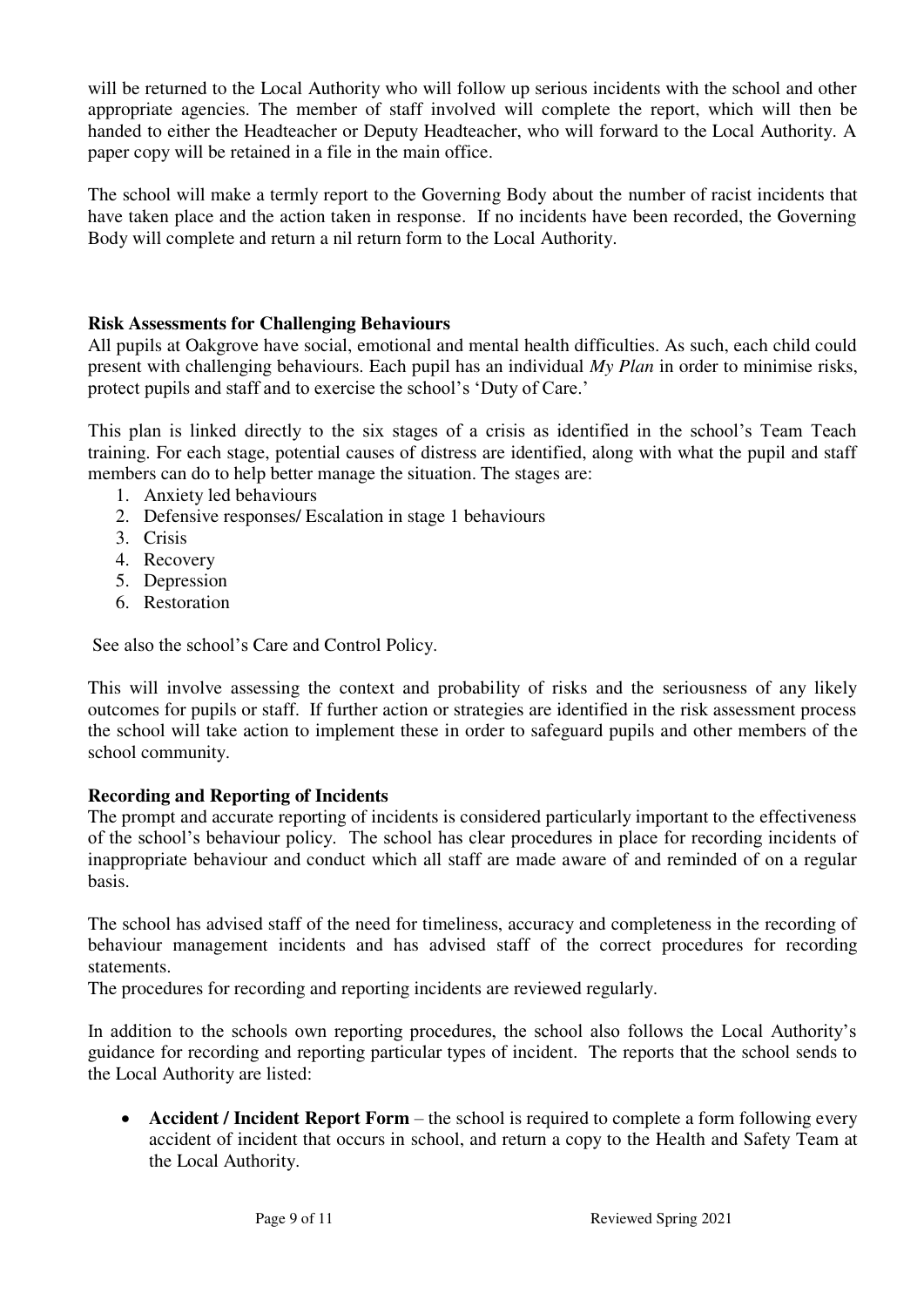- **Exclusion Notification** notification of an exclusion is made to the Local Authority electronically using the 'One Online System' (the Local Authority's Information Management System), who monitors all exclusions, notifies other relevant services of exclusions where appropriate and produces annual statistics on the number of exclusions in the Borough. The Local Authority is also required to inform the DfES of every exclusion in the Borough on a termly basis.
- **Hate Incident Report Form** this report form is completed and returned to the Local Authority's Inclusion Support Team following every incident of a racist nature that occurs in school. The form does not identify either the victim or the perpetrator of the racist incident.
- **Physical Intervention Reporting Form** a report form is completed and returned to the Inclusion Support Officer at the Local Authority following every occasion where a member of staff has physically intervened with a pupil.

The school follows the relevant Local Authority guidance which accompanies each of the above reporting procedures / report forms.

The school ensures that completed forms and any photocopies containing personal information and kept secure as required by the Data Protection Act and that only authorised persons and see the information.

# **Monitoring, Evaluation and Review**

The school monitors behaviour incidents in order to identify issues and trends in terms of:

- Type of incident
- Critical days / times in the week
- Critical places within/outside school
- Pupils involved
- Profile of students involved (ethnicity, age, gender, SEN, LAC status)
- Timeliness of response
- Outcomes

Monitoring forms are completed for all pupils on a daily basis. These documents identify the engagement of pupils within taught sessions and record as a percentage, in addition to a record of minutes lost to education as a result of the lack of engagement. These figures are recorded on a monthly basis and are used to inform future planning and support for targeted pupils.

The school evaluates its behaviour policy against key improvement objectives which include:

- Improvement of individual behaviour
- General behaviour patterns
- Balance in the use of rewards and sanctions
- Staff support and training needs
- Curriculum access and academic progress
- Equal opportunities
- Behaviour management trends over time
- Effectiveness of the policy in encouraging positive behaviours

The use of rewards, sanctions, exclusions and referrals to support services will be monitored in relation to ethnicity, gender, SEND, Looked After status, and any patterns revealed will lead to appropriate action.